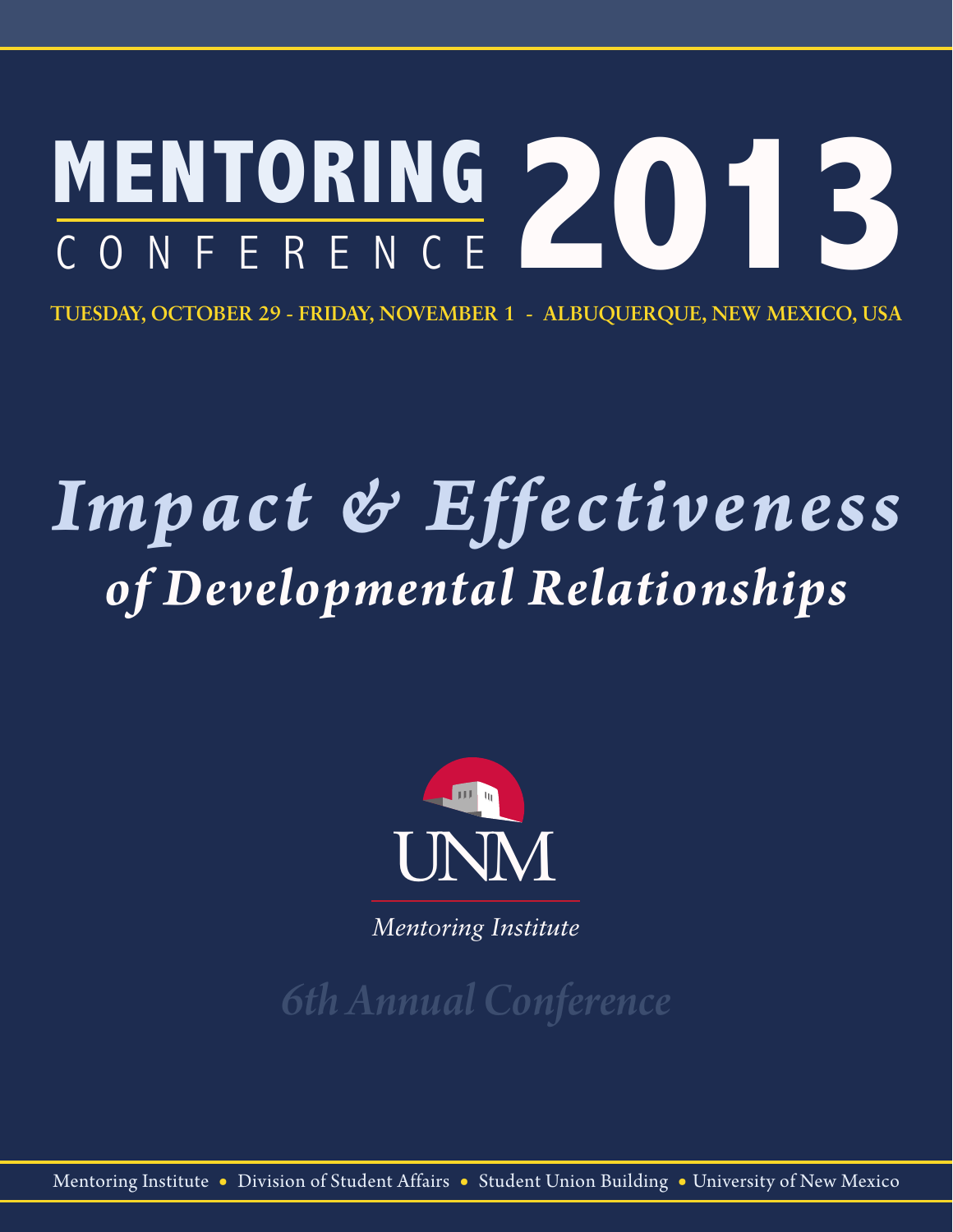

## **Mentoring STEM Majors into Careers in Teaching**

Hubbard, K., Embry-Jenlink, K. & Beverly, L. *Stephen F. Austin State University* 

# **ABSTRACT**

Talented Teachers in Training for Texas (T4) is a National Science Foundation funded program aimed at recruiting and training outstanding STEM high school teachers while pursuing a better understanding of methods that increase recruitment and foster persistence in the field of STEM teaching. T4 is unique in that it has a five year cohort model – scholars begin receiving financial support and mentoring starting in their junior year at university and support continues through their third year in the high school classroom. While in college, T4 Scholars meet with university faculty and teaching mentors biweekly to discuss aspects of teaching, examine content and explore challenges for new teachers. Key to this experience is continuity in mentorship. Rather than have a different mentor for advising, for classroom observations, for student teaching, and for classroom induction, T4 fosters sustained relationships which transcend a variety of academic experiences. While scholars meet with a variety of practitioners, from novice teachers, to veterans, to administrators, the focus is on becoming a supportive, sustained academic community. Regular classroom observation and reflection is an integral part of the program, as are local, regional, and national conferences.

# **CONTENT**

Establishing a sufficient teacher pool, that is both excellent in STEM and pedagogy is a central focus of the STEM educational community and has been for years (Watt, Richardson, & Pietsch, 2007). In his 2011 State of the Union Address, President Obama committed the federal government to train 100,000 new STEM educators. While training new teachers contributes to a solution, PCAST's Report to the President stated that the problem lies at least as much in *retaining* teachers as in *training* them. "If recent trends continue, about 25,000 mathematics and science teachers can be expected to leave the profession annually" (2010). Less than a third of them will retire, while nearly two-thirds cite job dissatisfaction as their reason for leaving. Clearly in order to reverse this trend, aspiring STEM teachers must be invited into a supportive, sustained academic community if they are going to succeed in the classroom and persist at a high rate.

The Robert Noyce Scholarship Program was first authorized by the National Science Foundation in 2002 (nsfnoyce.org 2013) to meet the demand for STEM teachers and stimulate innovation in teacher recruitment, preparation, and support for high-need, diverse school settings. To date, the Noyce Scholarship Program has supported the certification of approximately 6,800 teachers (Prival 2013). Talented Teachers for Training in Texas (T4) (NSF 1136416), a Noyce Scholarship program, was conceptualized to offer attractive entry points to STEM majors to consider high school teaching, and to target a limited number of those majors, called T4 Scholars, for authentic induction into the STEM teaching community. This specialized approach to targeted STEM educator recruitment and mentoring was intended by design to be fundamentally different from the standard teacher preparation program offered within our university and based on evidencebased research on the effects of support mentoring within the *content* areas and throughout the induction phase for novice STEM teachers who enter high needs classrooms.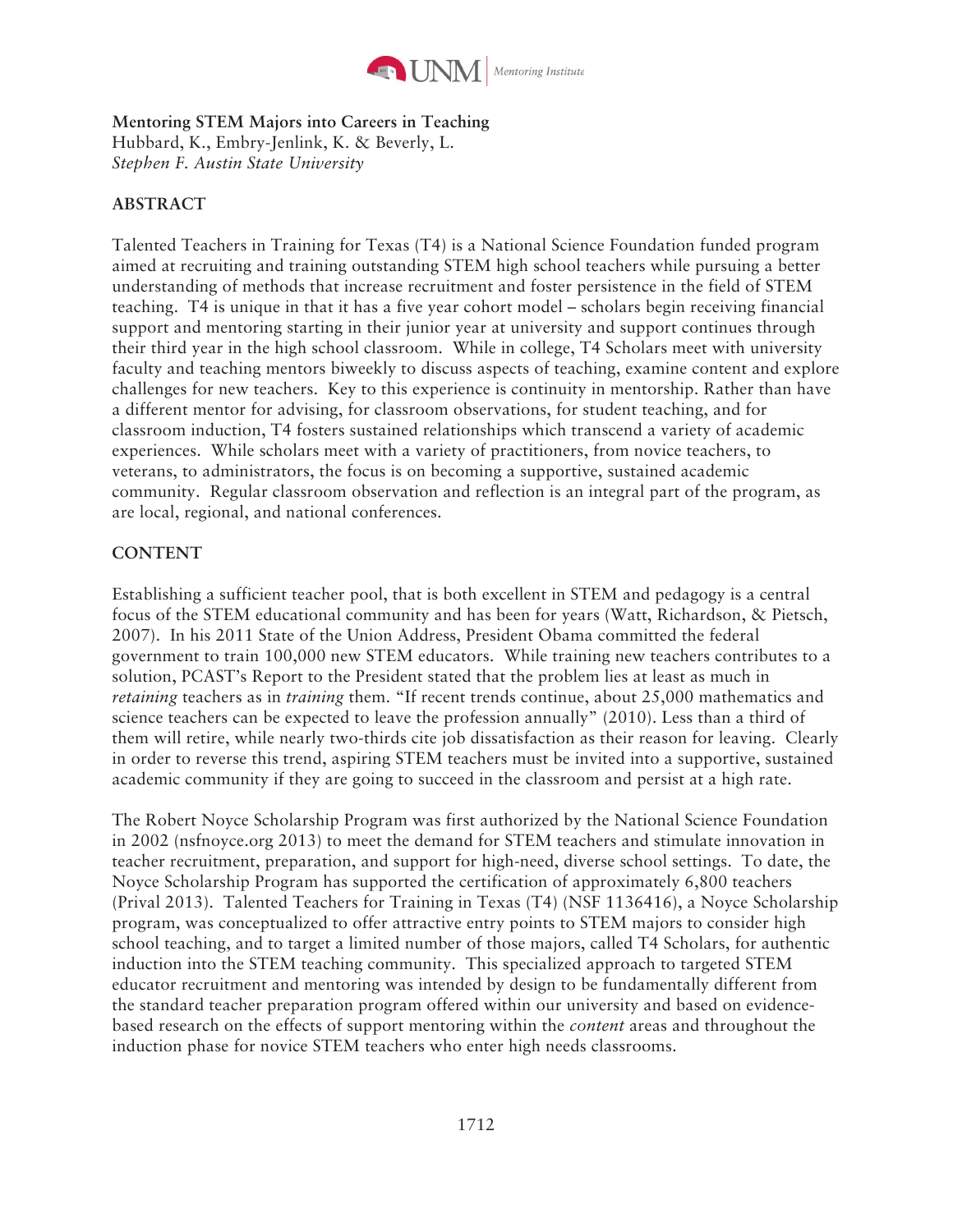

By design, T4 is unique in that it is based upon a five-year cohort model. T4 scholars begin receiving financial support and mentoring during their junior and senior year at the university and mentoring support continues within a cohesive, integrated framework through their third year in the high school classroom. Thus, the onset of sustained mentoring occurs at the beginning of their junior year when T4 Scholars meet with university faculty and teaching mentors biweekly to discuss aspects of teaching, examine content and explore challenges for new teachers. Key to this sustained induction experience is continuity in mentorship. Rather than assigning different mentors for advising, for classroom observations, for student teaching during teacher education and later within their classroom induction, T4 fosters sustained relationships with STEM university faculty and an experienced classroom mentor, MOM, which transcends across the academic continuum of induction experiences. While scholars meet with a variety of practitioners, from novice teachers, to veterans, to administrators, the focus is on becoming a supportive, sustained authentic community of learners. Regular classroom observation and reflection is an integral part of the program, as are participation in professional STEM-related conferences at the local, regional, and national levels.

The focus of this article is to discuss unique aspects of the mentoring model as grounded by evidence-based practice in a growing literature base on teacher retention within the last decade (NCTAF, 2005; Sid Richardson Foundation, 2012; Smith & Ingersoll, 2004; Spradlin & & Prendergast, 2006). Treating the T4 Program as a case study in STEM pre-service teacher mentoring, we begin with a discussion of the standard certification and teacher induction approach within our university and contrast it with the T4 program model. We then outline the sequence of cohesive, sustained mentoring experiences that T4 Scholars receive through the program and into induction. Within this section, we focus on peer mentoring and the use of a cadre of experienced classroom mentors within the content areas. Finally, we discuss our vision and longitudinal plan to support and study teacher satisfaction, effectiveness, and retention during and beyond the critical three-year period of induction. Maintaining continuity in mentoring once T4 Scholars are placed within high need districts is at the core of this vision.

*"Standard" Pre-Service and In-Service Teacher Induction Contrasted with the T4 Project*  Our university's content and pre-service pedagogy training is traditional in nature. Like many American universities, a science or mathematics major planning to become certified in to teach at the secondary level follows the following typical trajectory:

- Receive academic advising from someone within a STEM discipline, usually a faculty member who does not have a teaching background
- Take STEM courses in major field of study
- Take five education courses and one educational psychology course prior to student teaching, which includes approximately 30 – 40 hours of observation
- Participate in student teaching in the high school classroom with an online pedagogy component offered by a university supervisor who visits the classroom and debriefs with the student teacher
- Apply for a teaching position and quickly be hired
- Discover whatever type of mentoring program their school district has after arriving at their district

Every one of these six steps adds value, but they are typically disconnected: Major courses rarely discuss teaching and educational courses are typically discipline independent. Observation hours are virtually never discussed with academic advisors. Student teaching mentors are met the first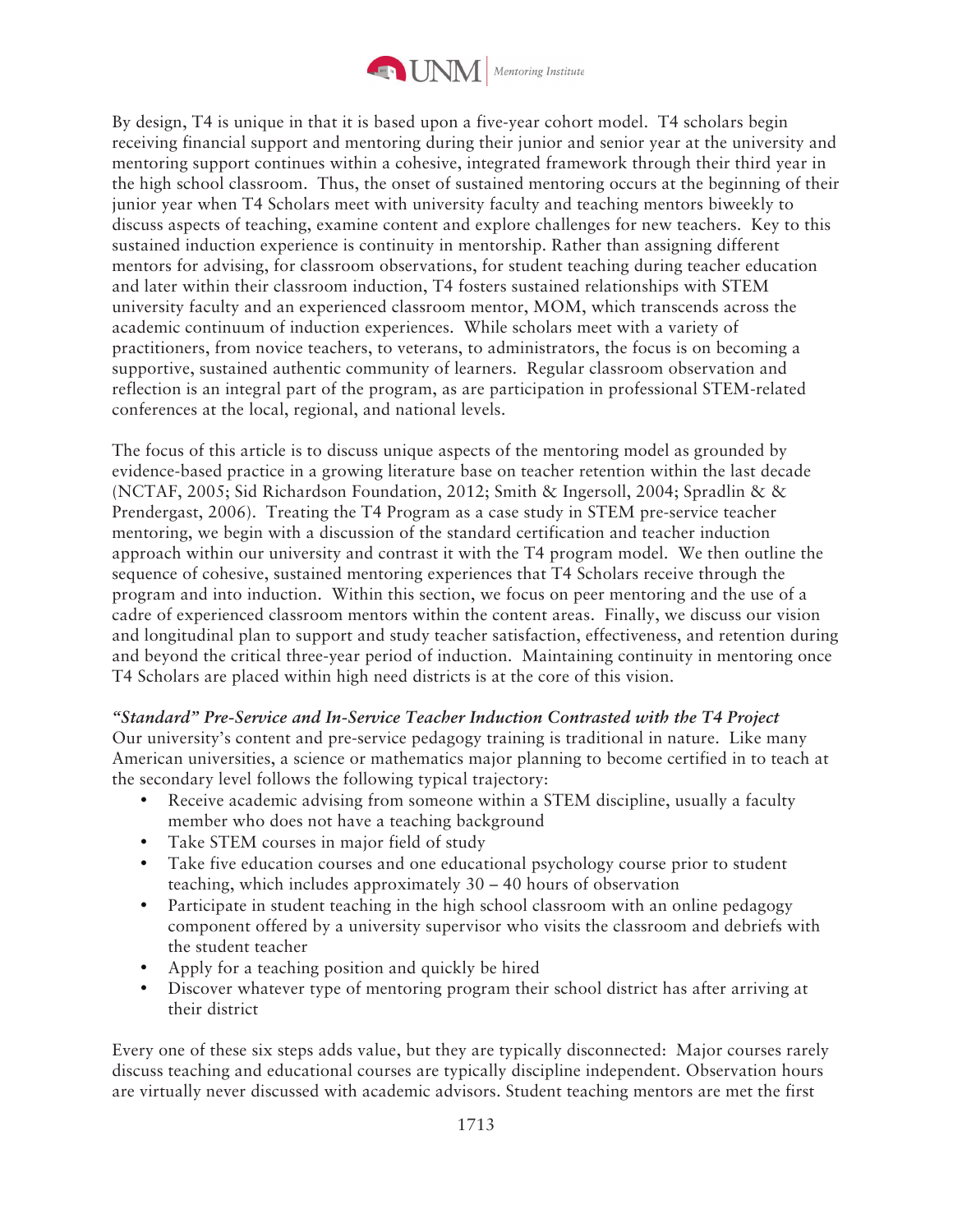

day of student teaching and said good-bye to at the end of the semester. Job applications may be discussed with academic advisors or master teachers, but no system exists to ensure STEM teacher candidates are applying to jobs that suit their needs and skill set. Any semblance of university mentoring ends before students enter their first full-time employment and any attempt at district mentoring begins after.

The fundamental premise of T4's mentoring model is that by connecting university mentoring with pre-service teacher induction experiences and induction mentoring in the classroom, the T4 Scholars will experience greater connection with their teaching peers, receive better support as new teachers in the classroom, experience more immediate success in the classroom, and be more likely to stay in the teaching profession (Sid Richardson Foundation, 2012). Even more optimistically, we believe that if T4 Scholars experience cohesive mentoring themselves, they will be more equipped to offer the kind of mentoring needed among at-risk youth in high need school settings.

The T4 project purports to achieve these goals in essentially two ways: 1) Build a team of researchers, academics and teachers that are committed to a particular group of teachers for a five-year period; 2) Craft a plan for integrating the components of the standard induction process that includes extensive opportunities for sense-making and engagement in a community of teachers (NCTAF, 2005). This extensive plan is outlined in the sections below.

# *Sequencing and Connecting Pre-Service Mentoring Experiences*

We summarize the T4 project's overall mentoring strategy as "Inviting scholars into an authentic, sustained learning community." Pragmatically, the sequence of cohort mentoring activities breaks down as follows:

- Recruit and prepare cohorts of STEM majors willing to commit to at least 4 years of teaching in a high-need school district.
- Meet biweekly as a group. (The following activities were part of our bi-weekly meetings.)
	- o Start with get-to-know-you activities and academic advising.
	- o Meet veteran teachers, hear what inspired them, and ask questions.
	- o Meet school administrator, hear what administration is looking for, and ask questions.
	- o Meet a first year teacher, hear first-hand about the transition, and ask questions.
	- o Observe classroom teachers.
	- o Eat together, sometimes in mentors'/advisors' homes.
- Attend STEM-related professional conferences together.
	- o Discuss experiences with peers and classroom teachers.
- Identify a master teacher in STEM to serve as a mentor across several semesters and who will invest in students prior to student teacher, be involved in where they are placed for their observations, oversee their student teaching, and continue a mentoring relationship after they enter the classroom.
- Encourage peer-to-peer interaction (reaching out to other future teachers if possible).
- Track each student's academic progress, supporting strong learning within the STEM major and education minor and attempting to preemptively identify particular obstacles in course work.

With our first cohort of T4 Scholars, we spent the first semester bringing the teaching community to them – experienced teachers, an administrator, and a new teacher. In their second semester, we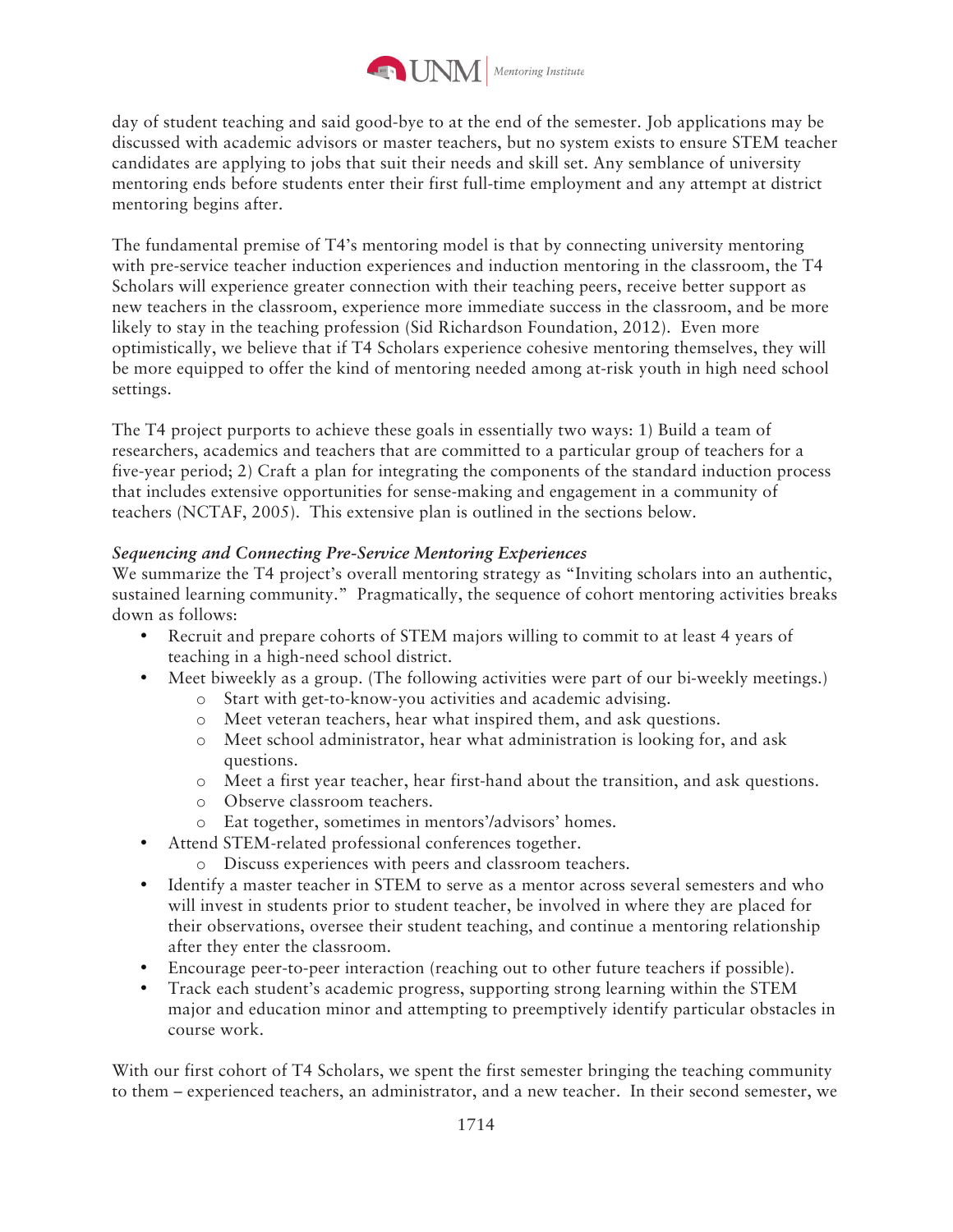

asked Scholars to attend 5 different classes in as many different school settings as possible – large district, small district, high level, low level, etc. Pedagogical analysis was discussed and a reflective framework was discussed with the mentor teacher.

Although the cohort has outstanding buy-in and typically has great follow-through, less than a quarter of Scholars successfully completed the assignment. We modified the scholars' third semester so that they were asked to work with a single master teacher. This pairing allows them more familiarity in entering a high school classroom setting and more accountability in coming regularly. Visits are structured so that Scholars will be able to observe outcomes-based lesson planning at the beginning of a semester, observe how that lesson content plan extends over the semester, and how bench-marking assessments and examinations finish the accountability cycle in our high-stakes, test-driven schools. The fourth semester in our strategy is full-time student teaching with university supervision provided by the same mentor with whom Scholars have been developing rapport for over a year.

#### *Master Teachers As STEM Content Mentors*

One of the assets our university possesses is a cadre of well-prepared master teachers who are outstanding in STEM teaching. This cadre has evolved from two graduate programs active at our institution. These programs are the Robert Noyce Master Teaching Fellows program (NSF0934878) and a Math Science Partnership (MSP) cohort of teacher leaders (P16EQ-MST2- 08-1). The programs were established with funding from the National Science Foundation, and a state-funded Math, Science & Technology Teacher Preparation Academy for high school teachers.

At a T4 teacher recruiting activity, a group of these master teachers recommended the pairing of T4 Scholars and master teachers for a semester with the focus of objective-based lesson planning. The concern raised was that often the pre-service teacher curriculum is extremely strong in sound pedagogy but less focused on meeting standards. The master teachers' goal was to help preservice teachers think through how to accomplish both goals simultaneously, first seeing it in the lesson planning, then in the implementation.

The beauty of having such an outstanding group of teachers in our STEM teaching community, which represent over a dozen school districts ranging in size from a few hundred to many thousand students, is that they offer sound insight into how to prepare future teachers and they generate access to the districts that our pre-service teachers need to be in (Odell, 2006). They shape the content and exemplars used in our bi-weekly meetings as well as instill in Scholars the foundational elements of inquiry-based teaching and learning within an outcomes-based educational system. For over a decade, our university has invested in these teachers' professional development and these are the STEM master teachers we want our Scholars working with and observing.

#### *T4 Scholars as Peer Mentors*

T4 particularly targets students from diverse backgrounds and recruits community college transfer students and those students not originally intending to teach. About half of the T4 Scholars entered college not intending to teach and without any family member in the teaching profession. On the other hand, one of our T4 Scholars is the daughter of a school superintendent and a 20 year veteran of public school teaching. Thus, she is intricately familiar with all sorts of aspects of the teaching profession, understands the culture of in-services and conferences, and will be a teacher-leader from the day she sets foot in the high school classroom. One of the key strategies of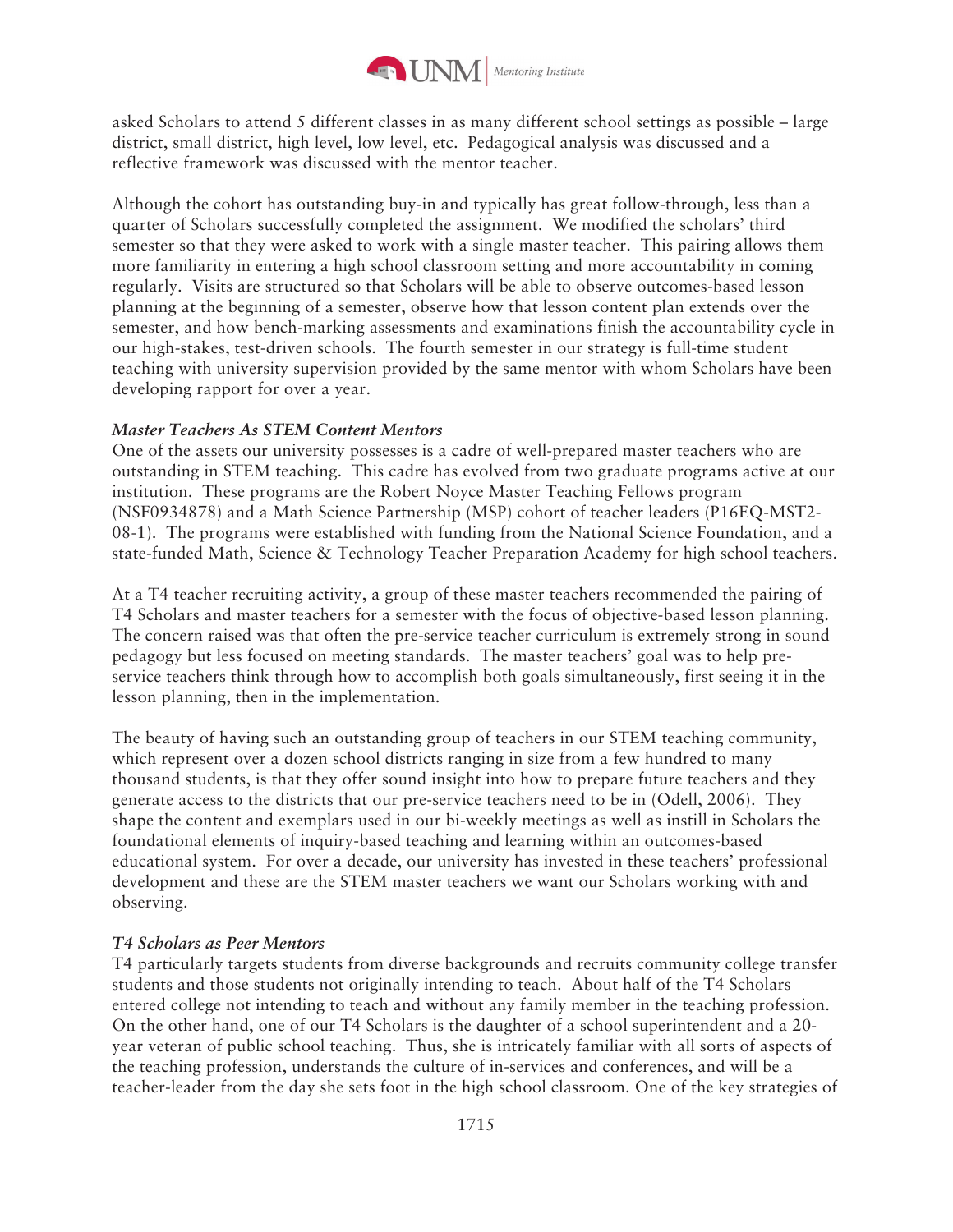

the T4 project is to allow students to share their experiences with one another, employing a highly individualized approach with regards to what it means to be an educator.

As the T4 Scholars become more comfortable with each other, it is interesting to hear them honing their ideas of teaching, discipline, and job application together. They have also begun to recreate together, study together, and to draw others outside the program into their STEM teaching circle. Interestingly, when identifying out second T4 Scholar cohort, the majority of scholarship finalists had spoken to a T4 Scholar about what the program entailed.

T4 Scholars have taken an active role in our teacher recruitment activities, from speaking to their peers about their experiences in the T4 Program and expressing their contagious enthusiasm about going into STEM teaching to actually sitting in on each finalist interview. In case of point, the Scholars have undertaken the formation of a student club for future STEM Teachers – Pi Delta Tau, which stands for Passion Driven Teaching. The goal is to spend time together pursuing teaching-related activities and also to invite future teachers who are currently not associated with the T4 Program into community with them. From a teacher recruitment perspective, having a student led club that reaches out to students considering a career in STEM teaching is a gold mine.

#### *Cohesive In-Service Induction Through T4 Mentors*

Identifying a veteran STEM teacher to invest in each cohort is central to the T4 model. Cohort One affectionately calls their cohort mentor MOM (Mentor of Math… and Science). MOM is an outstanding STEM teacher with over 20 years of classroom and professional experience in teacher development. She provides support to T4 Scholars during the pre-service induction period and will maintain contact with them once they are placed in a high need secondary classroom. Most importantly, MOM is invested in these students – she checks in on them, calls them out when they are not performing as they should, and communicates caring support to each Scholar.

Once this cohort enters the classroom, having a mentor that is not school district-based gives Scholars an advocate. If their first teaching assignment does not go smoothly and they must move schools, they know they are not losing their mentor and advocate. This relationship also provides a safe sounding board with clear allegiance to the Scholar first and not primarily to the district, which contrasts with the traditional district-based mentoring approach.

Realistically, however, new teachers often describe most success when mentored daily, even hourly, by an experienced veteran and that is only going to happen with a mentor who also teaches in the same district. (See for instance, Cochran-Smith 2012.) These are supremely valuable connections. After years of working with Alabama's statewide new teacher mentoring program, Dr. André Green has refined the process as follows: He waits until a new teacher begins teaching in a district, works with the new teacher to identify someone who the new teacher believes would be a good fit as a mentor, then invites that person into mentoring training at the university campus.

This model was refined in the University of South Alabama's Noyce Scholarship program Pathways to Mathematics. Once in-district mentor teachers are identified, they are invited to campus for three to four mentoring workshops throughout the year, they are provided a \$500 per semester stipend, and they are included in an online discussion thread that feeds them weekly questions to ask their novice teacher. The T4 Project plans to utilize this model, even bringing in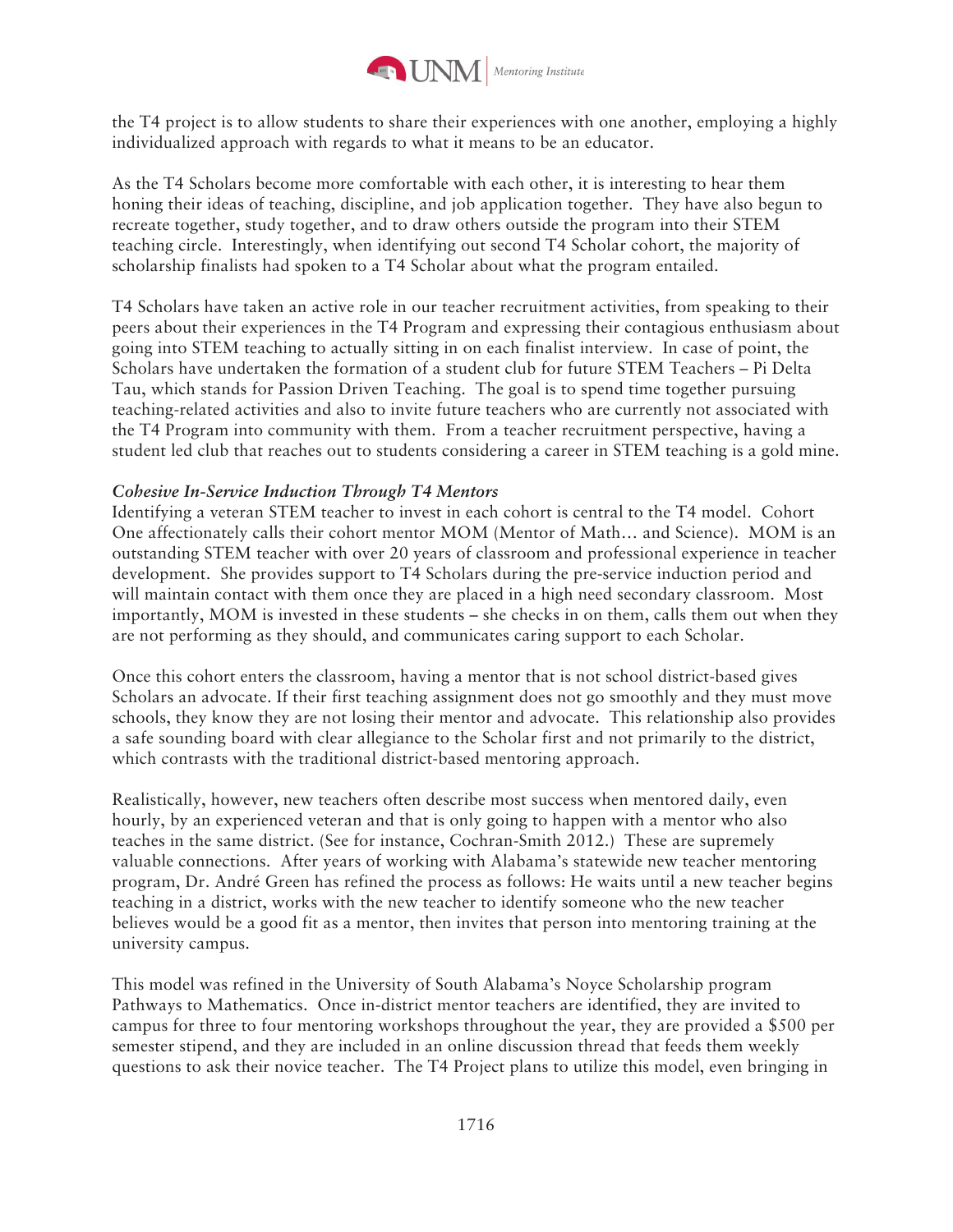

the Alabama team initially to train mentors since our state does not have a standardized, researchbased new teacher mentoring program.

## *Conclusion*

Training and supporting outstanding STEM teachers to invest in the next generation is a muchneeded, and perplexing, endeavor. The T4 project has undertaken the challenge by forming a team of university faculty, practicing master STEM teachers, and teaching mentors with the intention of forming a cohesive pathway for STEM majors interested in committing to an authentic teaching community. The T4 mentoring model centers on creating mentoring relationships that will last and likely transform into educational partnerships over time. From advising and sustaining relationships formed in pre-service training to peer mentoring, T4 has fostered a sound, cohort-based model that includes mentoring across the continuum of pre-service and in-service teacher induction. T4 focuses on connecting those relationships into a cohesive solid foundation. We believe a sustained, well-structured induction experience into the teaching community is the best foundation to build STEM teachers who will spend a lifetime investing in the next generation of learners.